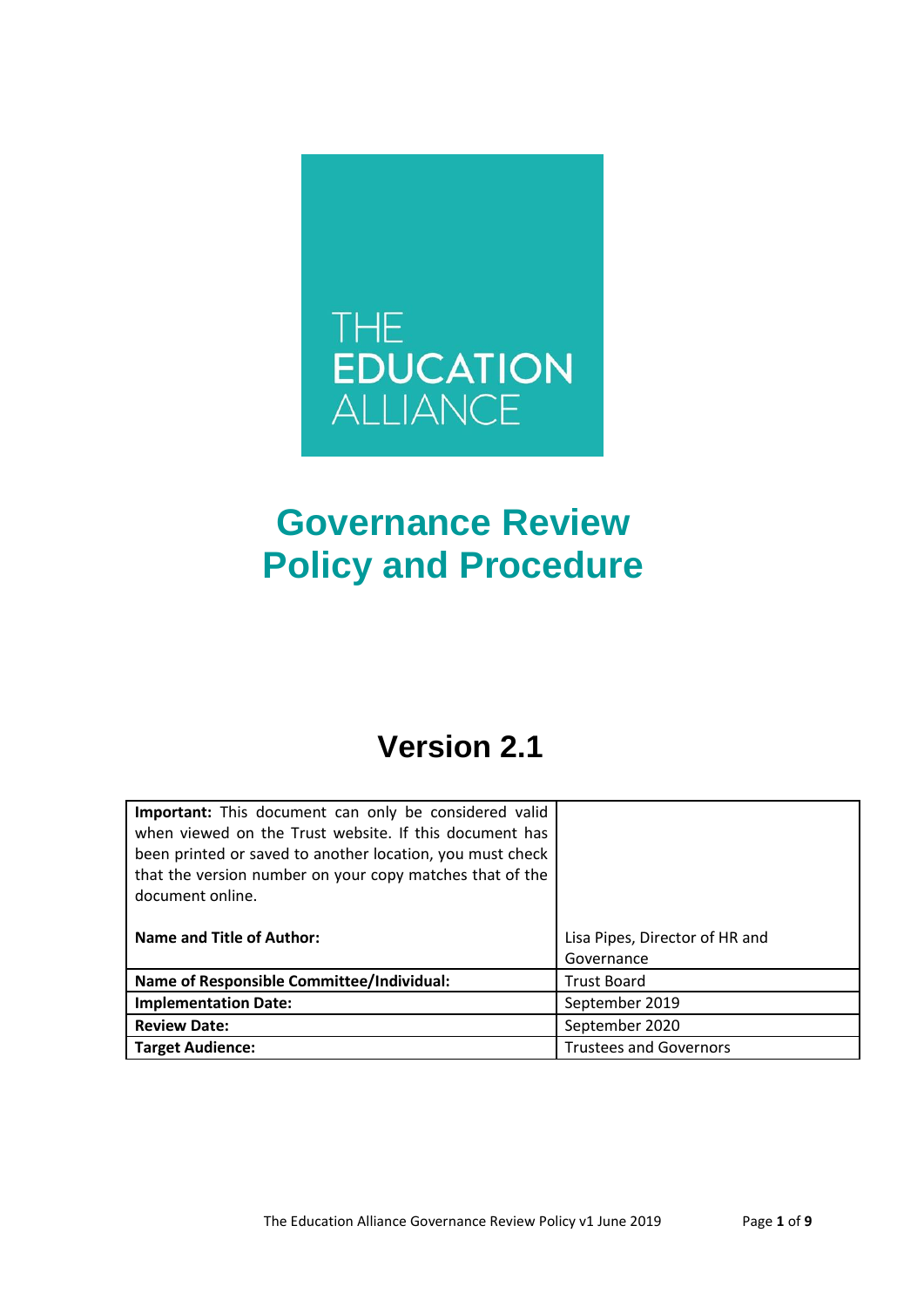## **Contents**

|    |                                                             | Page |
|----|-------------------------------------------------------------|------|
|    | <b>Policy Statement</b>                                     | 3    |
| 1. | Scope                                                       | 4    |
| 2. | <b>Roles and Responsibilities</b>                           | 4    |
| 3. | <b>Equality and Diversity</b>                               | 4    |
| 4. | <b>Principles of Reviews</b>                                | 4    |
| 5. | Options                                                     | 4    |
| 6. | <b>Review Cycle</b>                                         | 5    |
| 7. | Monitoring Compliance With and Effectiveness of this Policy | 5    |
| 8. | <b>Associated Documentation</b>                             | 5    |
| 9. | Review                                                      | 5    |
|    |                                                             |      |

### **Appendices**

| 1. Self-Review Template  |  |
|--------------------------|--|
| 2. Group Review Template |  |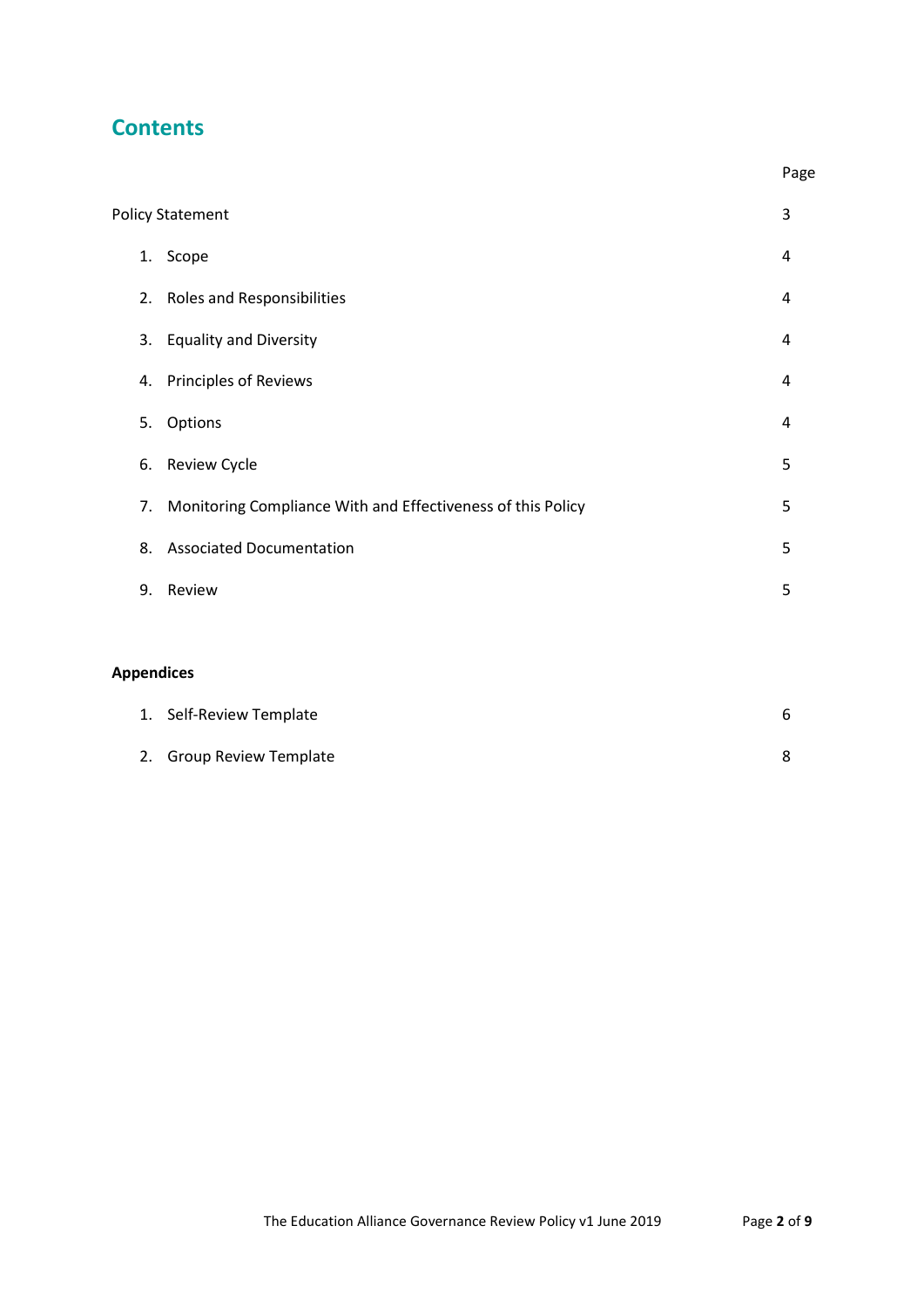#### **POLICY STATEMENT**

We are here to make great schools and happier, stronger communities so that people have better lives. We do this by:

- Always doing what is right
- Trusting in each other and standing shoulder to shoulder
- Doing what we know makes the difference

Doing what is right means always acting with integrity, in the interests of others and being honest, open and transparent.

The Trust is a responsive, collaborative organisation, which achieves its strategic and operational goals within a transparent governance framework. At the heart of our organisation is the non-executive team. Non-executives are volunteers who bring knowledge and expertise, oversight, support and challenge to our schools and the Trust, and they do this, not for personal material benefit, but for the greater public good and in particular to improve the life chances of the students in our schools. We appreciate the contributions our Members, Trustees and Governors make to improve our schools and to ensure the Trust continues to thrive in a sustainable, ethical way. We recognise that the commitment and care shown by our Members, Trustees and Governors is fundamental to the success of our students.

The purpose of governance in the Trust is to provide confident, strategic leadership and to create effective accountability, oversight and assurance for educational and financial performance. The relationship between the Trust Board, the Executive Team and the Local Governing Bodies is characterised as a partnership to realise a common vision and common purpose. The relationship between the tiers of governance is also based on the principles of:

- 1. No duplication of governance
- 2. Governance should be as close as possible to the point of impact of decision-making

The Governance Framework provides clarity as to who the decision makers are for different levels of decisions. Effectiveness of both management and governance is supported through clarity over who holds the decision-making responsibility and who supports and advises the decision makers.

The Members oversee the performance of the Trust. They hold the Trust Board to account for the effective governance of the Trust and assess if governance is performing well and, as such, they ensure that the purpose of the Trust and its charitable objects are being met. They hold the Board to account by hearing directly from the Board once a year at the Annual General Meeting (AGM). Trustees provide Members with information via the AGM, which assures Members of the effectiveness of governance across the Trust. Chairs of LGBs and the Board facilitate an effective review each year, which:

- acknowledges the impact and value added by the various groups to schools and the Trust
- considers the skills mix of each group, assessing any skills gaps which may be addressed through development, future appointments and movements
- governance succession planning, including a review of terms of office, strengths and skills gaps
- informs governance development plans

This policy details an approach to performance review, which places Trustees and Governors in the driving seat, providing them with opportunities to celebrate success, acknowledge individual contributions and group achievements, and to strive for continuous learning and development, utilising strengths and building on success.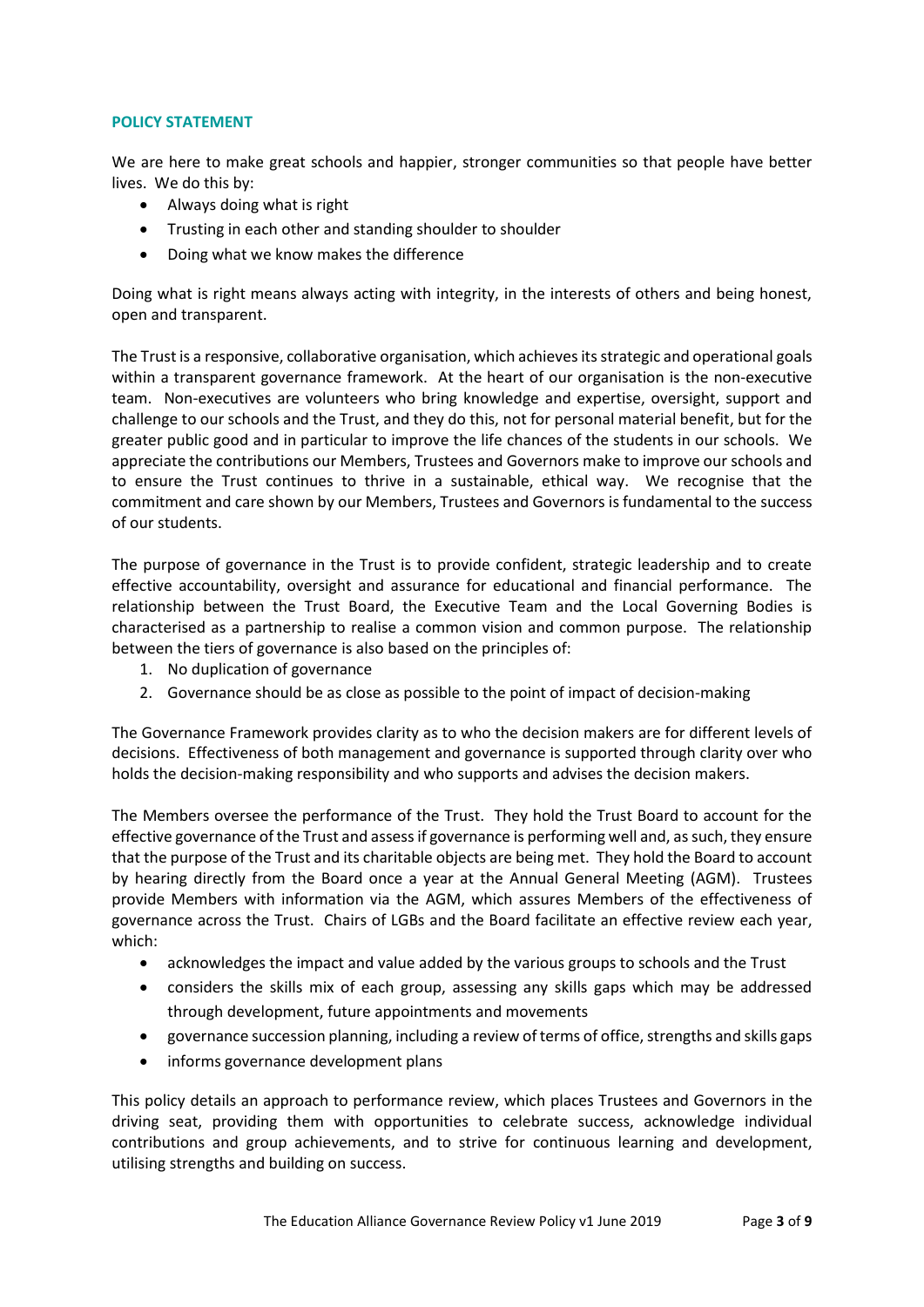#### **1. SCOPE**

This policy applies to Trustees and Governors of the Education Alliance.

#### **2. ROLES AND RESPONSIBILITIES**

The **Members** are responsible for monitoring the effectiveness of this policy.

The **Chairs** of LGBs and the Board are responsible for facilitating governance reviews, considering skills gaps, informing succession plans and development plans, enriching Trustee and Governor experiences, ensuring effective governance exists across the Trust, providing Members with appropriate levels of assurance.

#### **3. EQUALITY AND DIVERSITY**

The Education Alliance is committed to:

- Promoting equality and diversity in its policies, procedures and guidelines
- Delivering high quality teaching and services that meet the diverse needs of its student population and its workforce, ensuring that no individual or group is disadvantaged

#### **4. PRINCIPLES OF REVIEWS**

The Trust aims to ensure Trustees and Governors have the information, resources and support they need to perform at their best. At the end of each academic year, Trustees and Governors are encouraged to consider:

- the impact governance has had on the school and/Trust that year
- the contribution they have made
- the opportunities/challenges they have faced
- their training and development needs
- their strengths, knowledge, skills and expertise, ensuring they are fully utilised in their governance role

We all strive to be the best we can be and to continually learn and develop.

#### **5. OPTIONS**

Chairs can facilitate self-evaluation/review processes in a number of ways, as fits best for their group and their circumstances. Options include the following:

- Chairs to facilitate a self-evaluation session with their Board/LGB (the Head of School and/or Director of HR and Governance could assist), encouraging reflection and honest, open discussions, focusing on the bullet points detailed in section 3 of this policy. The key elements of the session can be captured in the minutes and shared with the Trust Board/Members.
- Chairs can ask Trustees/Governors to complete a self-evaluation form. Trustees/Governors also have the option to seek a further discussion with their Chair where they feel it would be helpful. A drop-in session may help facilitate this approach, and the self-evaluation form (appendix 1) may be used to assist Chairs in gathering information to enable an effective and accurate review to be undertaken each year.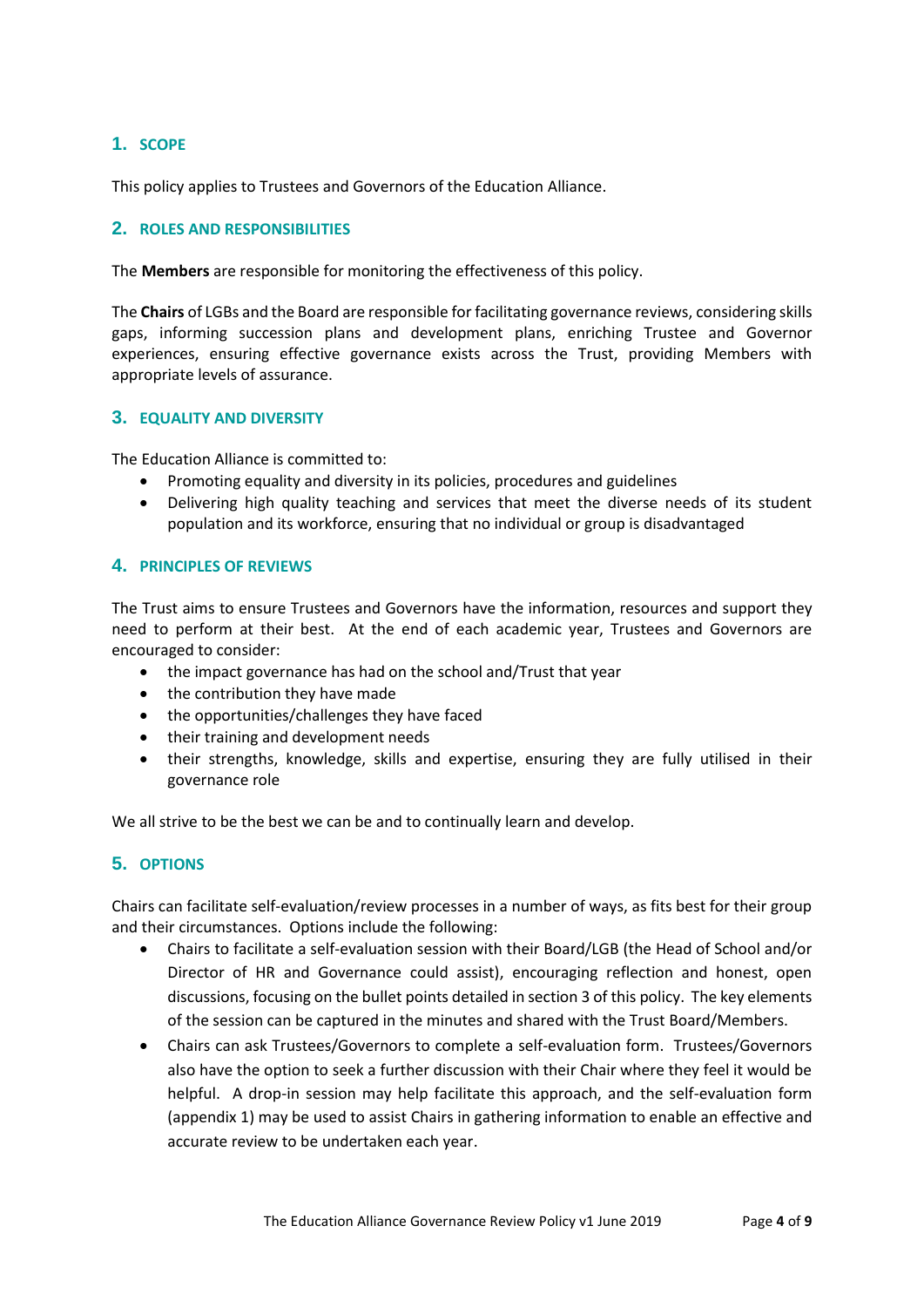Chairs may prefer to hold individual meetings with Trustees/Governors (e.g. all or those reaching the end of their office, or those who have been in office for a short while). They may then need to consider with the Director of HR and Governance mechanisms for collating this information.

#### **6. REVIEW CYCLE**

It is useful to review governance effectiveness and impact at least once a year, usually towards the end of the academic year in readiness for the year ahead. This allows for consolidation of learning, succession planning for the coming year and a learning and development needs analysis to be undertaken, which can inform the governance development programme for the year ahead. Chairs are encouraged to undertake a review with their team, seeking advice, support and input from the Director of HR and Governance and input from the Head of School/CEO has required. The Director of HR and Governance will collate information to be presented to the Members at the AGM.

#### **7. MONITORING COMPLIANCE WITH AND EFFECTIVENESS OF THE POLICY**

Effectiveness and compliance of this Policy will be monitored on an annual basis by the HR Department.

#### **8. ASSOCIATED DOCUMENTATION**

- The Trust's Governance Framework
- The Trust's Ethical Leadership Framework

#### **9. REVIEW**

This Policy and Procedure will be initially reviewed within one year of the date of implementation with Members, the Trust Board and Chairs of LGBs.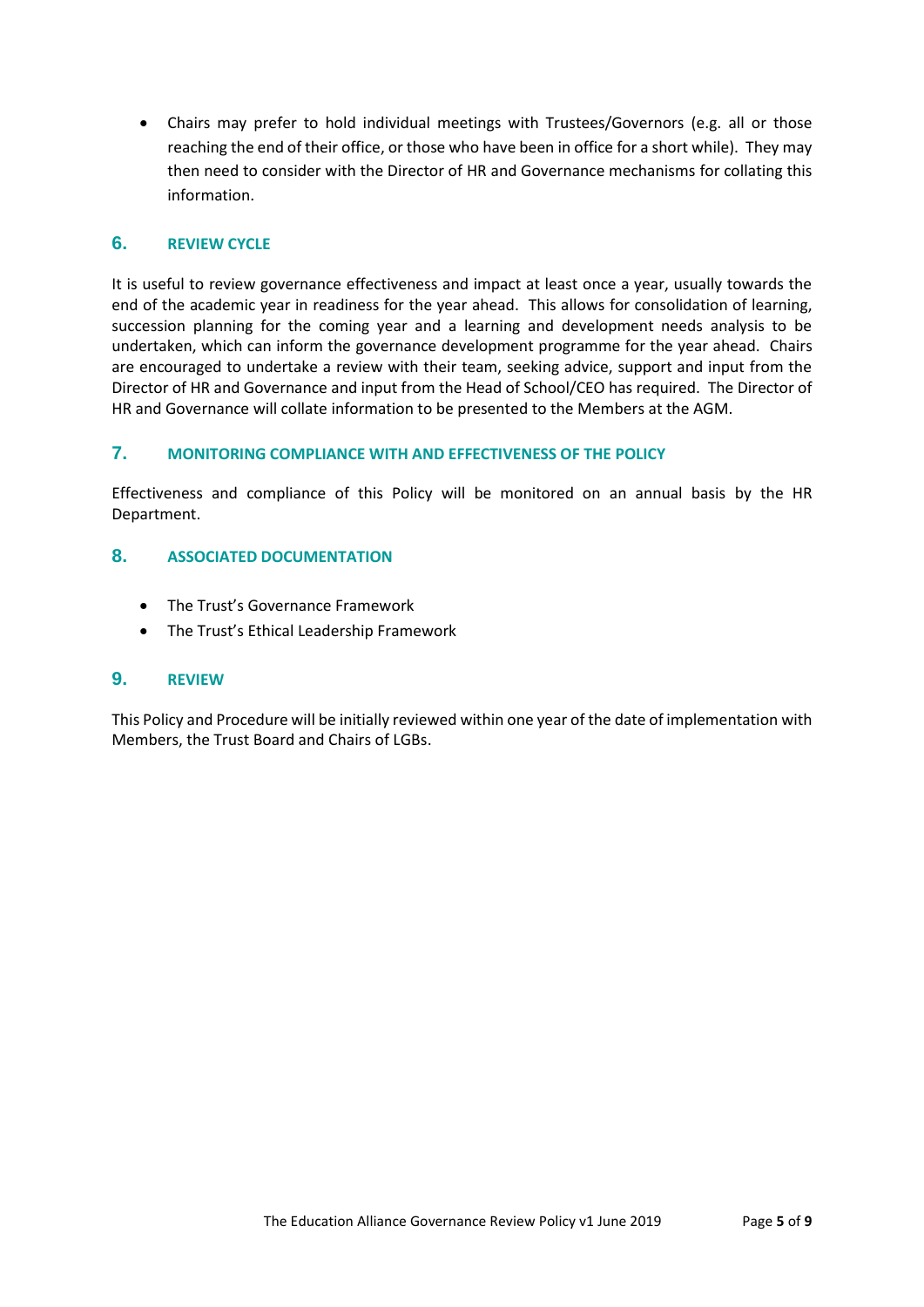**Appendix 1**

#### **Self-Review Template**

| Describe the contributions the team has made this year that you are most proud of.                 |  |
|----------------------------------------------------------------------------------------------------|--|
|                                                                                                    |  |
|                                                                                                    |  |
|                                                                                                    |  |
|                                                                                                    |  |
|                                                                                                    |  |
|                                                                                                    |  |
|                                                                                                    |  |
|                                                                                                    |  |
| Describe the contributions you have made in your governance role this year that you are most proud |  |
| of.                                                                                                |  |
|                                                                                                    |  |
|                                                                                                    |  |
|                                                                                                    |  |
|                                                                                                    |  |
|                                                                                                    |  |
|                                                                                                    |  |
| Were there any influencing factors that helped you and/or your governance team have a positive     |  |
| impact this year?                                                                                  |  |
|                                                                                                    |  |
|                                                                                                    |  |
|                                                                                                    |  |
|                                                                                                    |  |
|                                                                                                    |  |
|                                                                                                    |  |
| Has anything enabled or prevented you from performing at your best this year?                      |  |
|                                                                                                    |  |
|                                                                                                    |  |
|                                                                                                    |  |
|                                                                                                    |  |
|                                                                                                    |  |
|                                                                                                    |  |
|                                                                                                    |  |
| Have any particular tools and/or resources helped you perform at your best?                        |  |
|                                                                                                    |  |
|                                                                                                    |  |
|                                                                                                    |  |
|                                                                                                    |  |
|                                                                                                    |  |
|                                                                                                    |  |
| Are there any additional tools or resources you would find useful for the year ahead?              |  |
|                                                                                                    |  |
|                                                                                                    |  |
|                                                                                                    |  |
|                                                                                                    |  |
|                                                                                                    |  |
|                                                                                                    |  |
|                                                                                                    |  |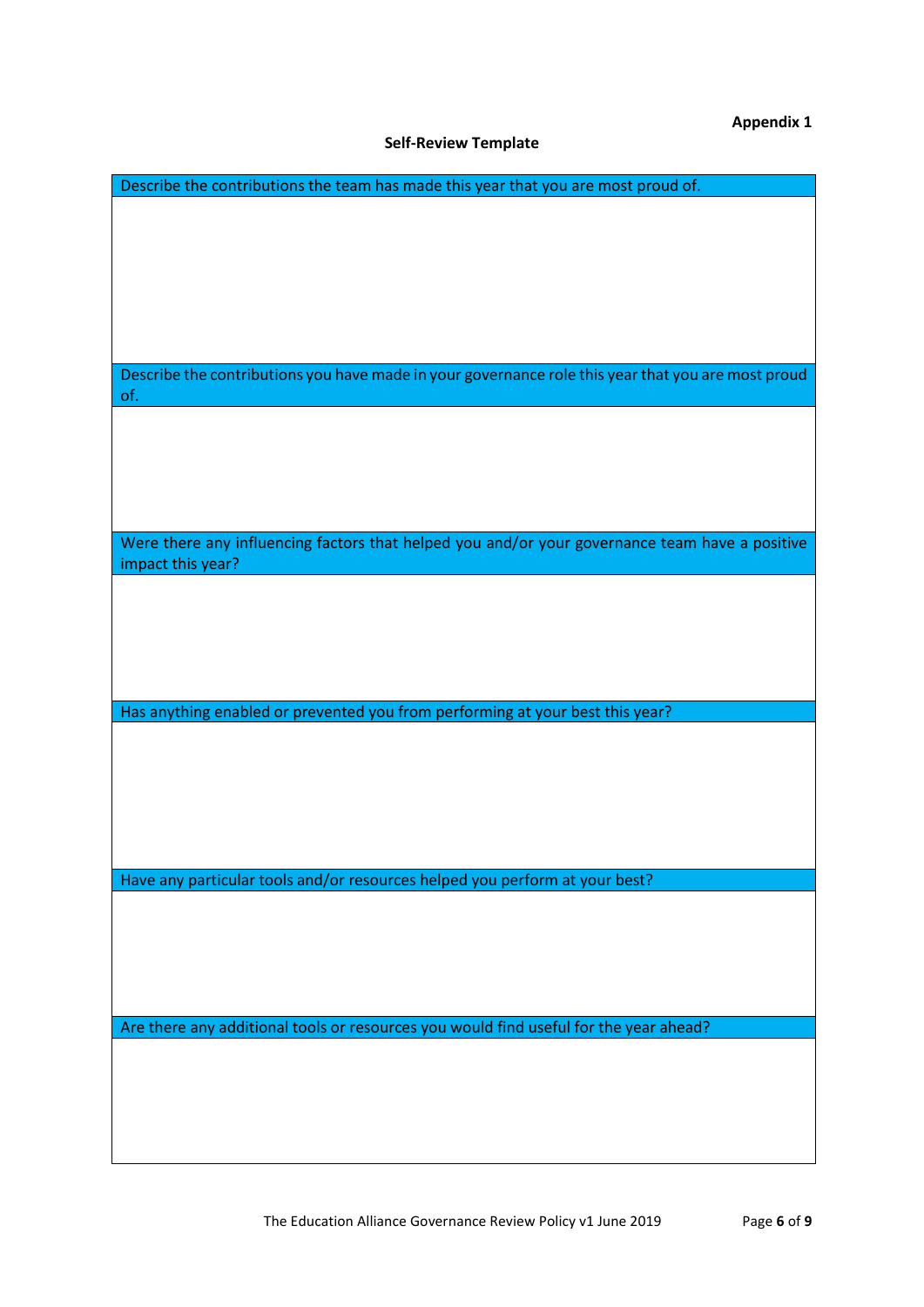| To become even better in your governance role, what do you want to continue to do, do more of, |  |
|------------------------------------------------------------------------------------------------|--|
| do better or do differently?                                                                   |  |

Do you have any learning/development needs that we haven't met yet, or that are emerging due to changes nationally/locally? (e.g. new OFSTED framework)

Are there any strengths, knowledge, skills or expertise you have that are not being fully utilised in your governance role?

**To help us undertaken a skills analysis, please tick if you feel you have expertise in any of the following areas. We expect that you may have one particular area of knowledge and expertise, so please feel able to tick one box.**

Expertise in using data to interpret/evaluate performance and identify trends to target improvement.

Experience of curriculum development, school assessment and progress/attainment. Experience of providing challenge to leaders on monitoring and improving behaviour and safety.

Knowledge of safeguarding, including Prevent.

An understanding of special education needs and disabilities (SEND).

Financial management expertise including allocation/budget monitoring and financial solvency.

Experience of ensuring that organisational financial obligations are met and adequate financial controls are in place.

Business development experience/expertise.

Health and safety knowledge/expertise.

Knowledge/experience of procurement/purchasing. Experience of property/estates/facilities management.

Knowledge/experience of HR policy and processes.

Experience of school sector HR policy and processes, including national terms and

conditions.

Knowledge and experience of change management (e.g. overseeing culture change/mergers/organisational restructures).

Experience of marketing, media and public relations.

Experience of preparing for and responding to external oversight.

Experience of inspection and oversight in the school sector.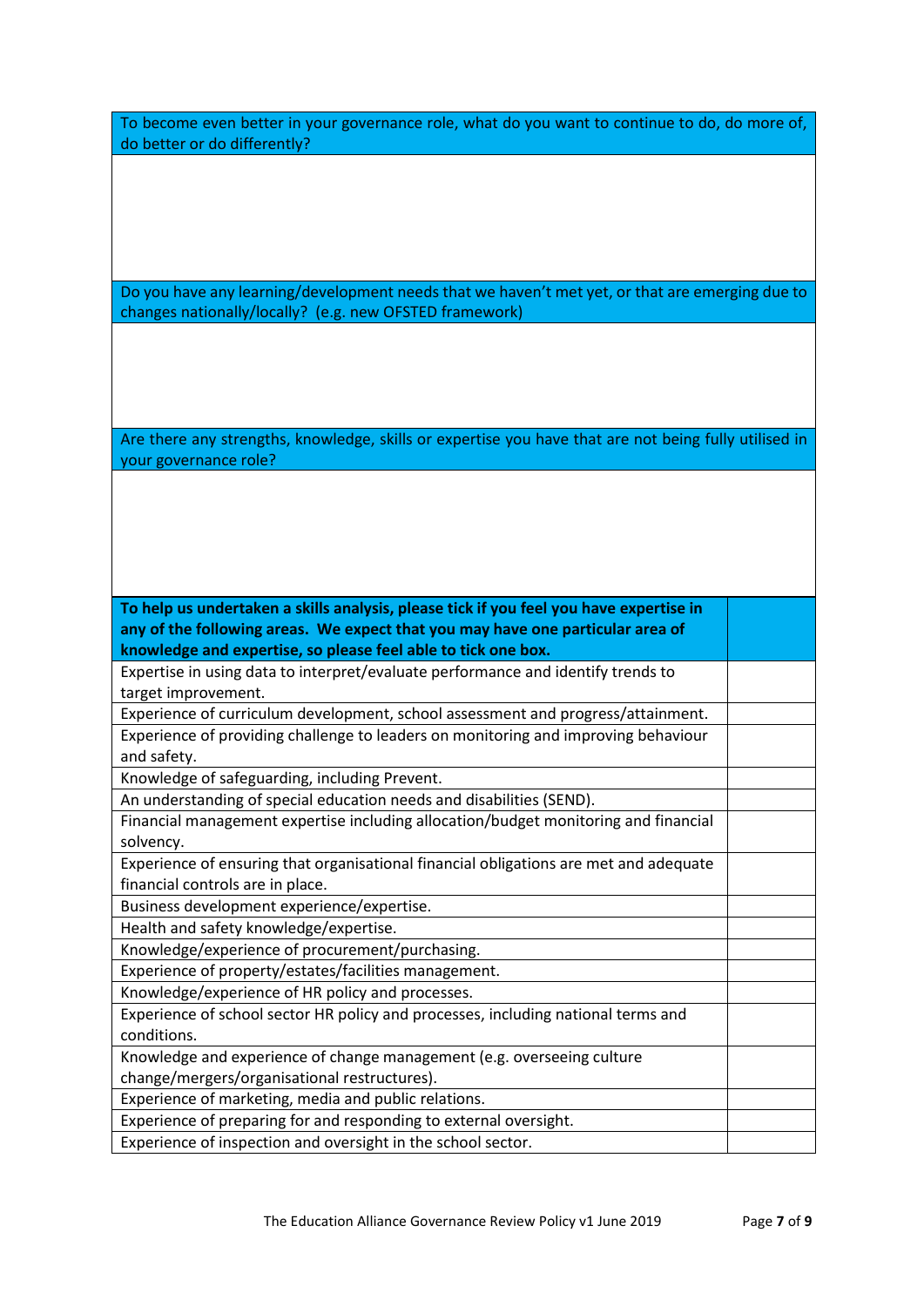**Appendix 2**

#### **Group Review Template**

| Describe the contributions the team has made this year that you are most proud of.              |
|-------------------------------------------------------------------------------------------------|
|                                                                                                 |
|                                                                                                 |
|                                                                                                 |
|                                                                                                 |
|                                                                                                 |
|                                                                                                 |
|                                                                                                 |
| Were there any influencing factors that helped your governance team have a positive impact this |
| year?                                                                                           |
|                                                                                                 |
|                                                                                                 |
|                                                                                                 |
|                                                                                                 |
|                                                                                                 |
|                                                                                                 |
| Has anything enabled or prevented your team from performing at your best this year?             |
|                                                                                                 |
|                                                                                                 |
|                                                                                                 |
|                                                                                                 |
|                                                                                                 |
|                                                                                                 |
| Have any particular tools and/or resources helped your team perform at your best?               |
|                                                                                                 |
|                                                                                                 |
|                                                                                                 |
|                                                                                                 |
|                                                                                                 |
|                                                                                                 |
| Are there any additional tools or resources you would find useful for the year ahead?           |
|                                                                                                 |
|                                                                                                 |
|                                                                                                 |
|                                                                                                 |
|                                                                                                 |
| To become even better as a governance team, is there anything your team wants to do more of, do |
| better or do differently?                                                                       |
|                                                                                                 |
|                                                                                                 |
|                                                                                                 |
|                                                                                                 |
|                                                                                                 |
|                                                                                                 |